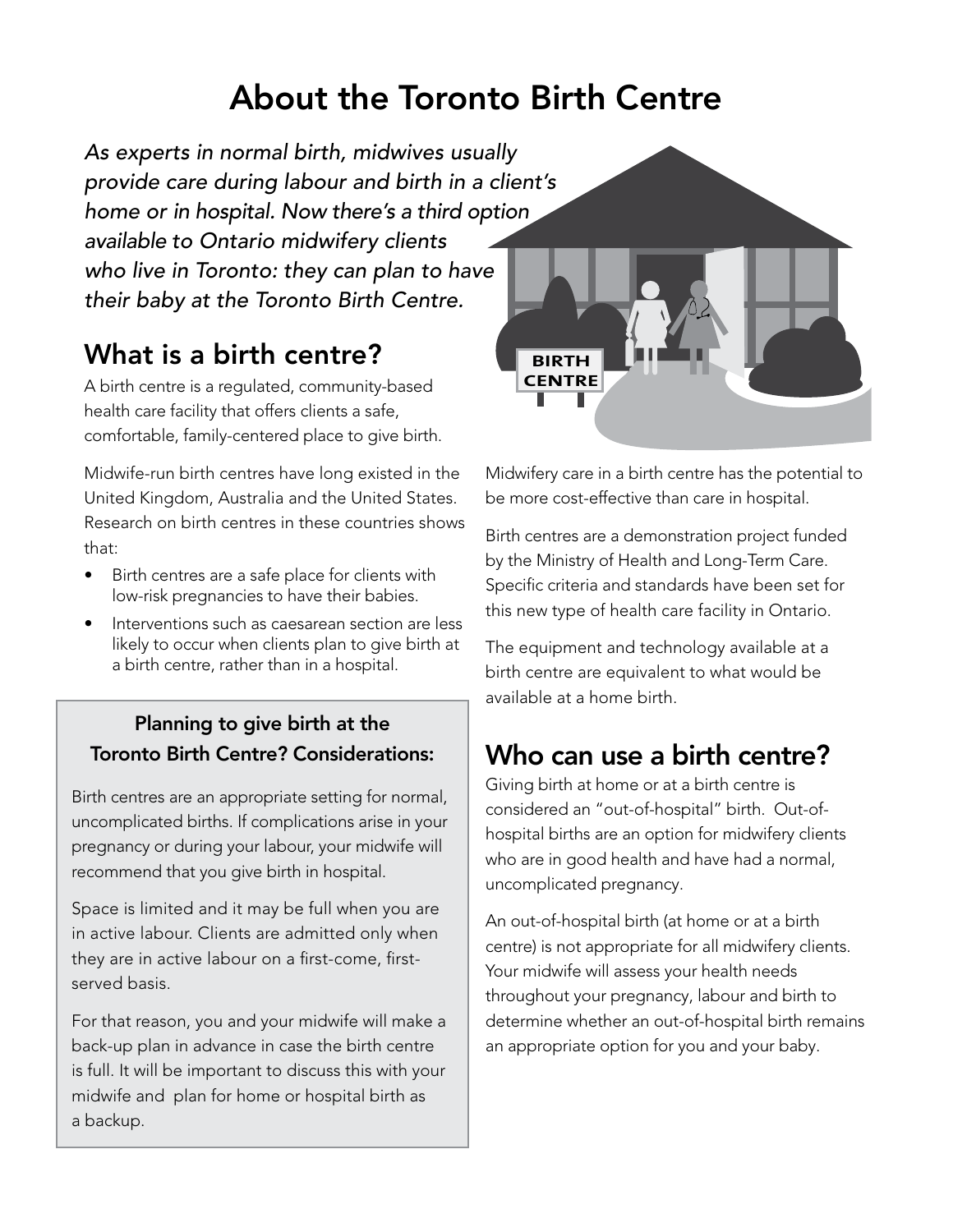### What equipment and pain relief options are available at birth centres?

There are no doctors or nurses at birth centres. Birth centres are set up for normal, uncomplicated births. At a birth centre, you and your midwife will have access to tools to help you give birth with little intervention. (See table below).

Many hospital interventions are not available at birth centres, including induction and augmentation of labour, electronic fetal monitoring, instrumental delivery (forceps and vacuum) and c-section. Epidurals and narcotics are hospital-based pain relief options and not available at birth centre.

When you give birth at home or in a birth centre, your midwife has access to equipment and supplies needed for many common emergencies, including oxygen, drugs to stop bleeding, and sterile instruments.

Midwives offer a variety of pain relief options at home, at birth centres, or in hospital. Pain relief options vary by setting. Ask your midwife about availability.

| <b>PAIN RELIEF OPTIONS</b>                                         | <b>HOME</b>      | <b>BIRTH CENTRE</b> | <b>HOSPITAL</b>  |
|--------------------------------------------------------------------|------------------|---------------------|------------------|
| Change Position                                                    |                  | $\sqrt{ }$          |                  |
| Massage, Counterpressure                                           |                  |                     |                  |
| <b>Birth Stool</b>                                                 |                  |                     |                  |
| <b>Birth Ball</b>                                                  | Ask your midwife |                     | Ask your midwife |
| Shower                                                             |                  |                     | Ask your midwife |
| Bathtub                                                            |                  | Large birth tubs    | Ask your midwife |
| Whirlpool Bath                                                     |                  |                     | Ask your midwife |
| <b>Rented Birth Pool</b>                                           |                  |                     | Ask your midwife |
| Sterile Water Injections                                           |                  | $\sqrt{ }$          | Ask your midwife |
| <b>TENS: Transcutaneous</b><br><b>Electrical Nerve Stimulation</b> | Ask your midwife |                     | Ask your midwife |
| Nitrous Oxide                                                      | Ask your midwife |                     | Ask your midwife |
| Suspended Sling                                                    |                  | √                   |                  |
| Epidural                                                           |                  |                     |                  |
| Narcotic Drugs                                                     |                  |                     |                  |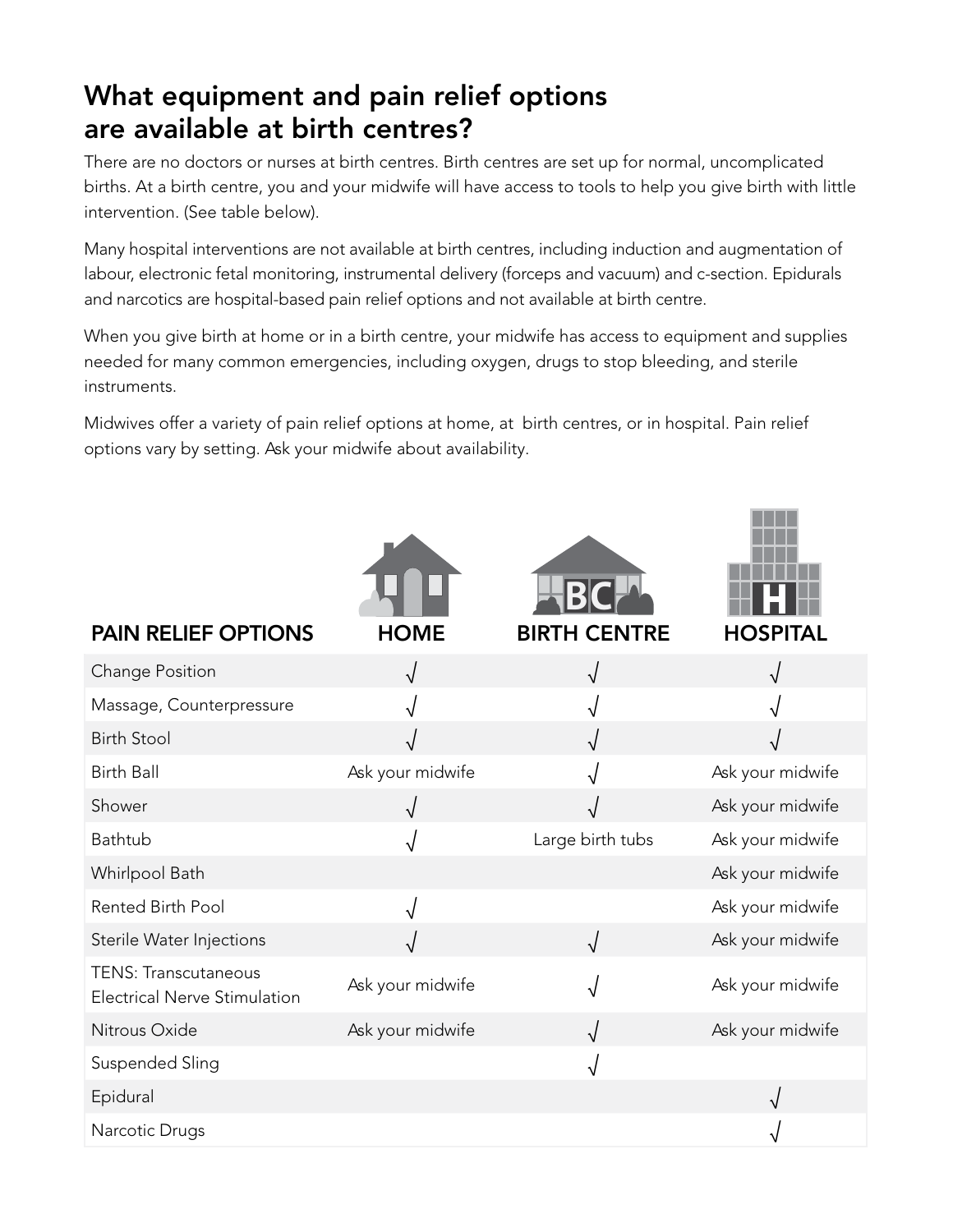## What happens at a typical birth at a birth centre?

- Your midwife and student will tell you when to page or call once you are in labour. They will assess your labour over the phone or in person to decide the best time for you to go to the birth centre.
- You will be admitted to the birth centre once you are in **active** labour.
- At the birth centre, a staff person called a Birth Centre Aide will assist your midwife to bring you to your labour room and orient you to the birth centre. The Birth Centre Aide will provide assistance and support to your family and your midwife throughout your labour and birth. 12
- Two midwives will usually attend your birth, along with a student if you have one involved in your care.
- You will be able to stay at the birth centre for up to four hours after your baby's birth. At this point you will be discharged to your home. The birth centre is not meant as a place to stay for an extended period of time following birth. If you or your baby need close observation after the birth, you will be transferred to a hospital.
- The birth center is a teaching facility for normal birth. Birth centres provide opportunities for midwifery students and other health care professionals-in-training to learn about normal birth. With your permission, a student in placement at the Toronto Birth Centre may be involved in your care.



### What if complications arise?

• Midwives ensure that you remain a good candidate for an out-ofhospital birth during your pregnancy and labour. If complications arise while you're at the birth centre, your midwife will recommend that you transfer to a hospital.

3

9

6

4 hr stay

- If transfer is not urgent and time allows, you will go to the hospital where your midwife has privileges, by car or ambulance (depending on the situation). Most transfers are not urgent and are for reasons such as long labour or access to drugs for pain relief.
- If transfer to a hospital is **urgent**, 9-1-1 will be called and the ambulance will transport you to the nearest hospital, according to pre-established protocols that are in place. Having quick access to hospital care is part of what makes out-of-hospital births safe.
- If you are transferred to a hospital where your midwives do not have privileges, or there is an emergency with you or your baby, your care will be transferred to a doctor. Your midwife will continue to support you, and can take over when the emergency is resolved, or when you or your baby is discharged from the hospital.